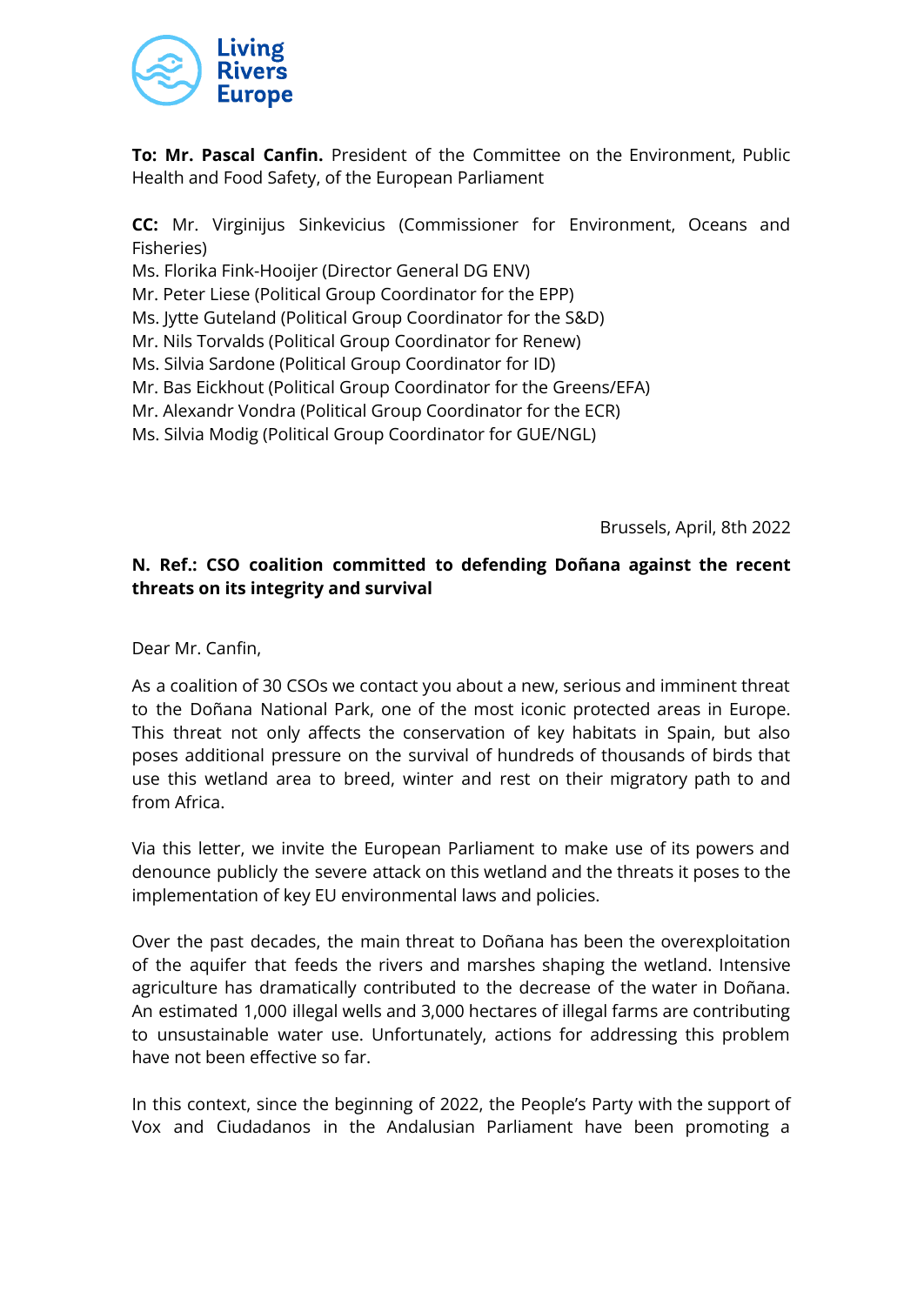

legislative proposal<sup>1</sup>, presented as a solution to several issues concerning access to water by local farmers. In reality, this law proposal intends to repeal the main measures of the current management plan<sup>2</sup>. If approved, an area up to 1,900 ha of illegal crops (mainly strawberries in greenhouses), which are currently exploiting the aquifer in the buffer zone around the Doñana National Park, will be legalised. This will mean the amnesty of 85% of the current illegal crop area in that part of the basin.

On the 9<sup>th</sup> of February 2022, the Andalusian Parliament voted in favour of going ahead with the legislative procedure, ignoring the serious environmental consequences that it will have on Doñana's Outstanding Universal Values recognized by UNESCO, as well as the deep social and institutional breach that this initiative has already brought to this territory. We consider that it is unacceptable and deeply concerning that all the voices against this law proposal have been ignored by the promoters. Alerts from UNESCO, the Ramsar Convention on Wetlands, IUCN, the European Commission, the Spanish Ministry for Ecological Transition and Demographic Challenge, the Guadalquivir River Basin Authority, researchers, civil society organisations, european retailers<sup>3</sup> and even part of the farmers around Doñana has been completely obviated.

It is worth mentioning that the European Court of Justice has recognised that the "*excessive extraction of groundwater*" in the Doñana Natural Area violates the EU law, in particular the Habitats Directive and the Water Framework Directive<sup>4</sup>. The ECJ has also pointed out Spain's inaction to effectively address the negative impacts of water over abstraction up to date, and has requested the authorities to tackle these issues urgently.

If this legislative proposal is adopted, other large wetlands in Spain, such as Delta del Ebro, Delta del Llobregat, as the Mar Menor, Mar de Campos, Laguna de Antela and La Janda, might face similar threats.

This coalition of 29 CSOs will remain extremely vigilant for the coming months about the future of Doñana. We invite the European parliament to join us in this endeavour and denounce the severe attack on this unique wetland which might constitute a negative precedent for the implementation of the EU environmental acquis.

 $^1$  The legislative proposal, titled "Improvement of the management of irrigated areas in the county of Huelva, in the municipalities of *Almonte, Bonares, Lucena del Puerto, Moguer and Rociana del Condado (Huelva)"* can be found here: https://wwfes.awsassets.panda.org/downloads/2201\_texto\_propuesta\_de\_ley\_modificacion\_peocfd\_y\_ley\_forestal.pdf

<sup>2</sup> Plan Especial de Ordenación de las Zonas de Regadío, ubicadas al Norte de la Corona Forestal de Doñana (the Special Management Plan for the Irrigation Zones Located to the North of the Forest Crown of Doñana) (Decree 178/2014. BOJA nº254 of 30/12/2014)

<sup>3</sup>https://www.google.com/url?q=https://www.wwf.es/informate/actualidad/?60301/Los-principales-supermercados-europeos-piden -al-Presidente-Juan-Manuel-Moreno-Bonilla-que-abandone-el-plan-para-legalizar-el-regadio-ilegal-en-Donana&sa=D&source=docs &ust=1648039021071743&usg=AOvVaw2ZoM1KkiNWKqRyNpnjqHM3

<sup>4</sup> The sentence of the European Court of Justice "Sentencia en el asunto C-559/19 Comisión/España (Deterioro del Espacio Natural de Doñana)" can be found here: <https://curia.europa.eu/jcms/upload/docs/application/pdf/2021-06/cp210113es.pdf>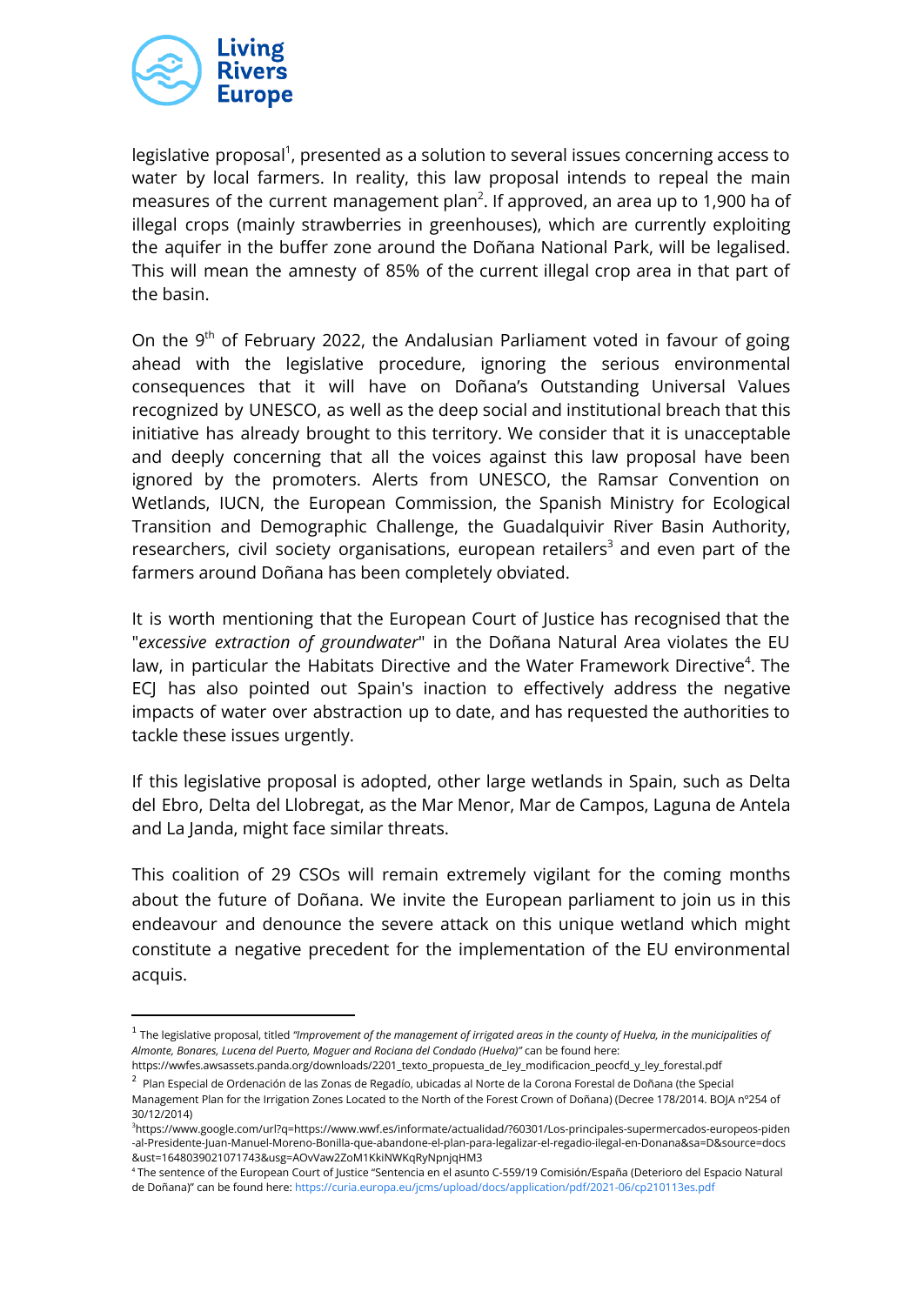

Yours sincerely and in the name of the following CSOs: (For further correspondence, please contact [Ester Asin](mailto:easin@wwf.eu) , Director of the WWF EPO, [easin@wwf.eu](mailto:easin@wwf.eu) )

WWF European Policy Office European Angles Alliance (EAA) European Rivers network (ERN) European Environmental Bureau (EEB) Wetlands International Europe Coalition for Rivers, Czech Republic Wildfowl & Wetlands Trust, UK Polish Society for Protection of Birds (OTOP/BirdLife Poland) Society of Wetland Scientists Europe chapter Centro Ibérico de Restauración Fluvial, Spain Fundación Global Nature, Spain BirdWatch Ireland CIRF - Centro Italiano per la Riqualificazione Fluviale (Italian Centre for River Restoration) Plataforma Ciutadana per el Riu Serpis, Spain Society for the Protection of Prespa Fundación Nueva Cultura del Agua Vogelbescherming Nederland Czech Society for Ornithology Albanian Ornithological Society - AOS Center for Protection and Research of Birds - BildLife Montenegro Natuurpunt, Belgium Lipu-BirdLife Italy